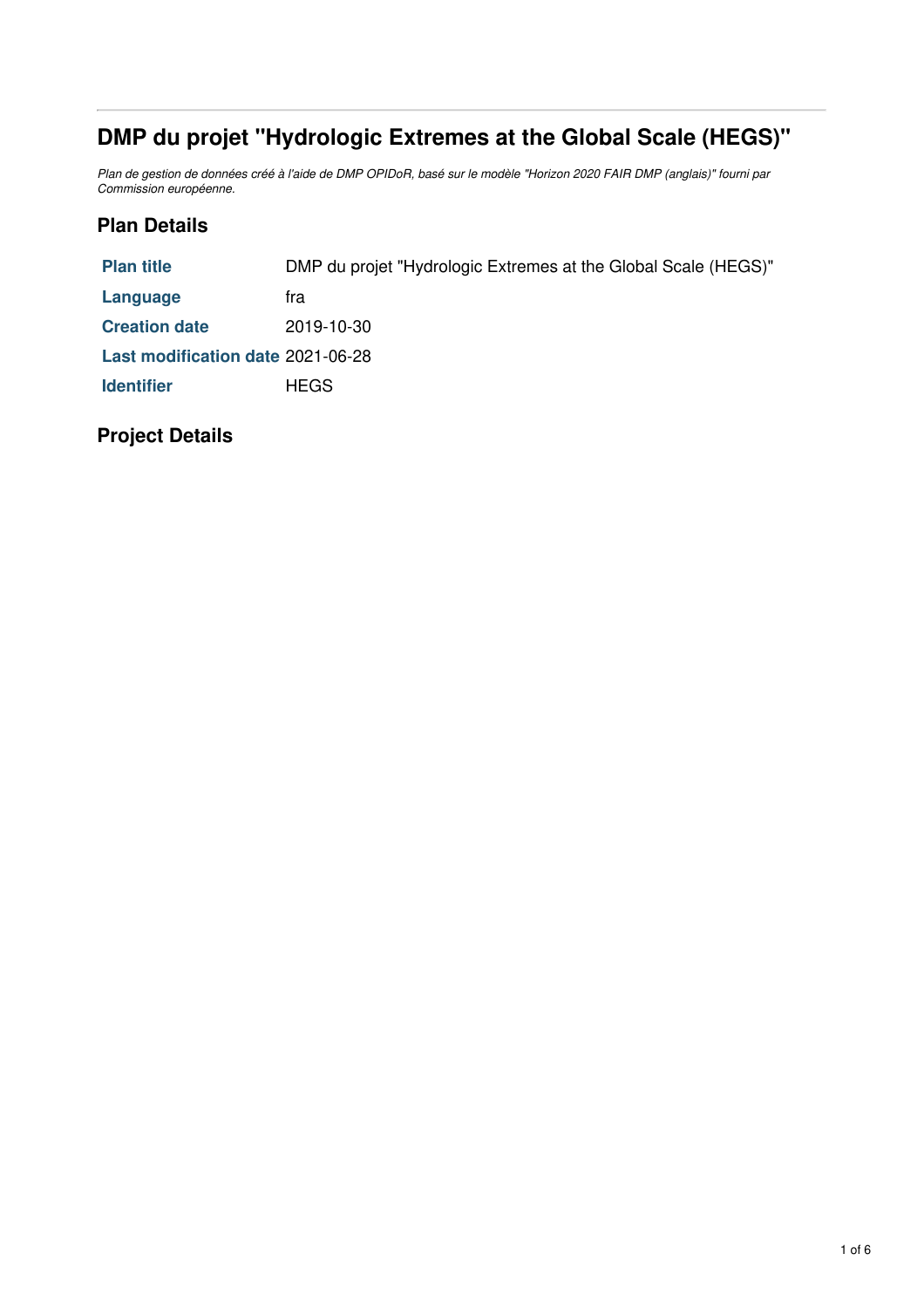| <b>Project title</b> | Hydrologic Extremes at the Global Scale (HEGS)                                                                                                                                                                                                                                                                                                                                                                                                                                                                                                                                                                                                                                                                                                                                                                                                                                                                                                                                                                                            |
|----------------------|-------------------------------------------------------------------------------------------------------------------------------------------------------------------------------------------------------------------------------------------------------------------------------------------------------------------------------------------------------------------------------------------------------------------------------------------------------------------------------------------------------------------------------------------------------------------------------------------------------------------------------------------------------------------------------------------------------------------------------------------------------------------------------------------------------------------------------------------------------------------------------------------------------------------------------------------------------------------------------------------------------------------------------------------|
| <b>Abstract</b>      | Hydrologic extremes (floods and intense precipitations) are among<br>Earth's most common natural hazards and cause considerable loss of<br>life and economic damage. Despite this, some of their key<br>characteristics are still poorly understood at the global scale. The IPCC<br>thus reports "a lack of evidence and thus low confidence regarding the<br>sign of trend in the magnitude and/or frequency of floods on a global<br>scale". More generally, the space-time variability of hydrologic extremes<br>is yet to be thoroughly described at the global scale. As a striking<br>illustration, the recent initiative "23 unsolved problems in Hydrology that<br>would revolutionise research in the 21st century" of the International<br>Association of Hydrological Sciences includes questions such as: are<br>the characteristics of extreme hydrologic events changing and if so<br>why? How do extremes around the world teleconnect with each other<br>and with other factors? Why do extreme-rich/poor periods exist? |
|                      | It is vital to fill these knowledge gaps to inform design, safety and<br>financial procedures and to improve hazard preparedness and<br>response. The project's ambition is hence to better understand the<br>global space-time variability of hydrologic extremes, using a three-pillar<br>research strategy based on methodological innovation, extensive data<br>analysis and proof-of-concept case studies. The specific objectives are<br>to:                                                                                                                                                                                                                                                                                                                                                                                                                                                                                                                                                                                        |
|                      | 1. Develop a statistical framework to describe the global-scale variability<br>of extremes in relation to climate;<br>2. Analyse global precipitation/streamflow datasets with the aim of<br>quantifying teleconnections, spatial clustering, trends and extreme-<br>rich/poor periods, along with their climate drivers;<br>3. Explore practical applications such as global early warning systems                                                                                                                                                                                                                                                                                                                                                                                                                                                                                                                                                                                                                                       |
|                      | allowing international disaster response organisations to trigger early<br>actions.                                                                                                                                                                                                                                                                                                                                                                                                                                                                                                                                                                                                                                                                                                                                                                                                                                                                                                                                                       |
|                      | Successful completion of the project will deliver new tools to analyse<br>extremes at the global scale and will hence contribute to more efficient<br>risk management.                                                                                                                                                                                                                                                                                                                                                                                                                                                                                                                                                                                                                                                                                                                                                                                                                                                                    |

# **Funding**

European Commission-H2020-MSCA-IF-2018 : 835496

### **Produits de recherche :**

1. Probabilistic modeling of data varying in Space, Time or other Dimensions (Logiciel)

### **Contributeurs**

| <b>Nom</b>      | <b>Affiliation</b> | <b>Rôles</b>                                                                             |
|-----------------|--------------------|------------------------------------------------------------------------------------------|
| Benjamin Renard |                    | • Coordinateur du projet<br>• Personne contact pour les données<br>• Responsable du plan |

Droits d'auteur :

Le(s) créateur(s) de ce plan accepte(nt) que tout ou partie de texte de ce plan soit réutilisé et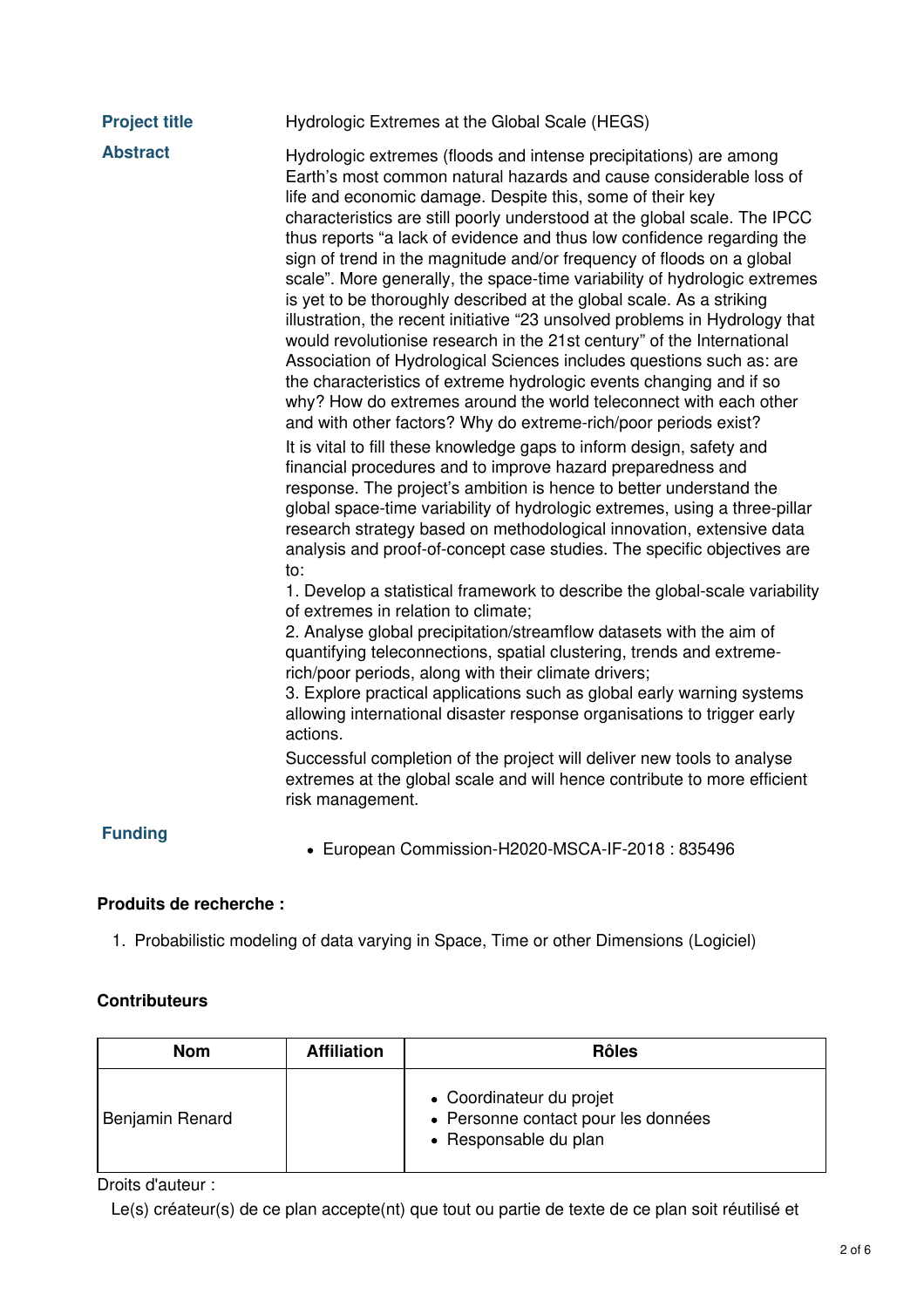personnalisé si nécessaire pour un autre plan. Vous n'avez pas besoin de citer le(s) créateur(s) en tant que source. L'utilisation de toute partie de texte de ce plan n'implique pas que le(s) créateur(s) soutien(nen)t ou aient une quelconque relation avec votre projet ou votre soumission.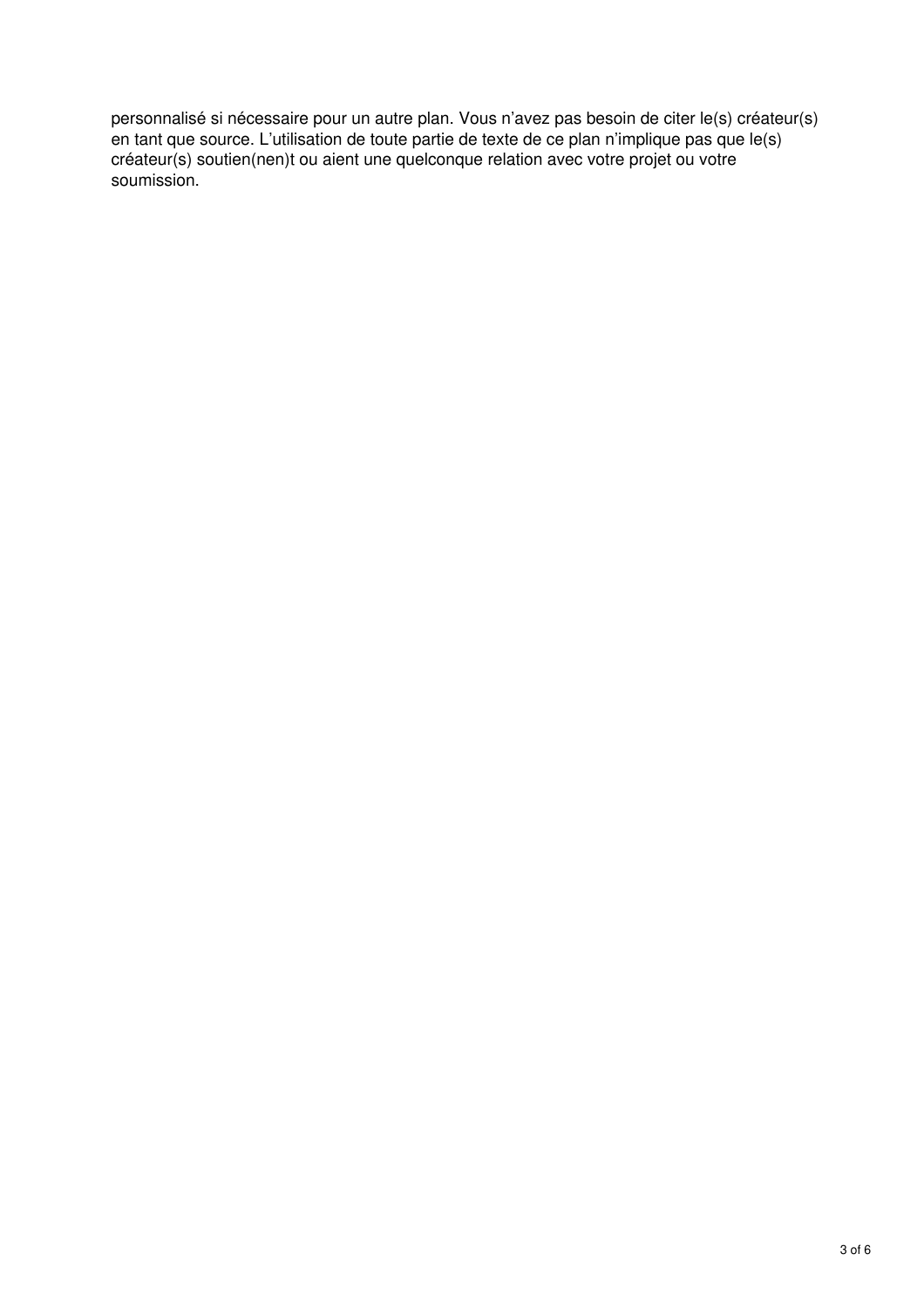### **1. Data summary**

#### **Collected data: existing hydro-meteorological datasets**

The analyses planned in this project are based on existing datasets of hydro-meteorological variables such as precipitation, streamflow, atmospheric pressure, temperature, etc. The table below summarizes the properties of the main global-scale datasets we intend to use.

| Dataset            | Variable                 | Space/time resolution                 | Extent | Period           |
|--------------------|--------------------------|---------------------------------------|--------|------------------|
| Hadex <sub>2</sub> | Precipitation            | Station data, monthly extreme indices | Global | Station-specific |
| Hadex <sub>3</sub> | Precipitation            | Station data, monthly extreme indices | Global | Station-specific |
| <b>ADHI</b>        | Streamflow               | Station data, Annual indices          | Africa | Station-specific |
| <b>GSIM</b>        | Streamflow               | Station data, monthly indices         | Global | Station-specific |
| <b>GRDC</b>        | Streamflow               | Station data, daily series            | Global | Station-specific |
| <b>NCEP/NCAR</b>   | Atmospheric              | Gridded data, daily                   | Global | 1948-present     |
| ERA40              | Atmospheric              | Gridded data, daily                   | Global | 1957-2002        |
| <b>20CR</b>        | Atmospheric              | Gridded data, daily                   | Global | 1836-2015        |
| ERA20C             | Atmospheric              | Gridded data, daily                   | Global | 1900-2002        |
| <b>ERSST</b>       | Sea Surface Temperatures | Gridded data, monthly                 | Global | 1854-present     |
| <b>Kaplan</b>      | Sea Surface Temperatures | Gridded data, monthly                 | Global | 1856-present     |

In addition to these global-scale datasets that are closely related to the main objectives of the project, we may also use national-scale (most likely Australia and France) datasets containing precipitation/streamflow times series for testing purposes. This DMP will be updated with a more precise description of these datasets once decisions have been made, but in any case we will restrict ourselves to openly-accessible datasets.

#### **Generated data: codes and software**

One of the main objectives of the project is to develop a methodological framework for predicting hydrologic extremes using large-scale climate information. This framework will be implemented into a software tool comprising two main components:

- 1. a computational engine in the form of a FORTRAN-based executable file, piloted by text configuration files;
- 2. a user interface to pilot this computational engine, based on a set of user-friendly functions coded in the language R.

Both components will be released as open-source software for further use by the hydro-climatic community.

#### **Generated data: Results**

This project is not expected to generate new observation or reanalysis datasets per se; however, the results of the case studies may be released in various forms and may be reused by others. While the precise content of these 'results' datasets is unclear at this stage, the following types of datasets may be used:

- 1. Raw values files (typically text files);
- 2. Media (images, sounds and movies);
- 3. Interactively-browsable results (typically interactive maps displayed in the internet browser).

### **2. FAIR data**

- 1. **Existing datasets** are well-known to the hydroclimate community, are documented in the scientific literature and are referenced in [climate](https://climatedataguide.ucar.edu/) data guides. They follow metadata standards used by the hydroclimatic community (typically [CF](http://rd-alliance.github.io/metadata-directory/standards/cf-climate-and-forecast-metadata-conventions.html) metadata).
- 2. **[Project-generated](https://www.app.asso.fr/en) codes and software** will be deposited to and referenced (with a unique identifier) by the organization for the protection of authors and publishers of digital creations. They will be released through [GitHub](https://github.com/benRenard) (which includes version control tools) and **[Zenodo](https://zenodo.org)**. Some R packages may also be deposited as packages on the **[Comprehensive](https://cran.r-project.org/) R Archive Network**, which involves thorough checks in terms of metadata completeness, documentation, operating system portability, etc.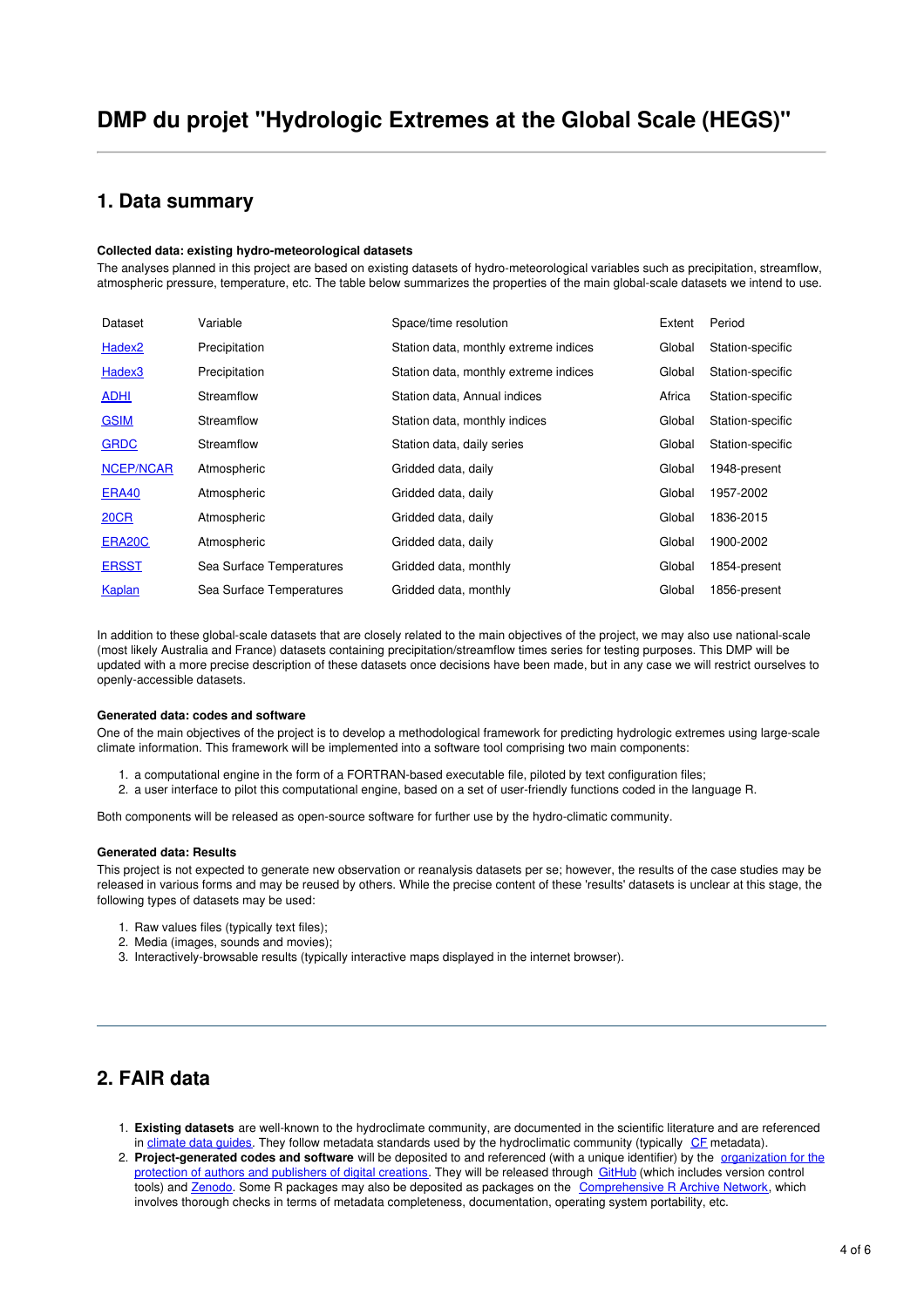- 3. This DMP will be updated later during the project to describe in more details the metadata and documentation associated with the **'results' datasets**.
- 1. **Existing datasets** are all openly available on the internet (links are provided in the table of section 1). Methods and software tools to access, read and manipulate them are numerous, openly accessible and well-documented. In this project we mostly use R packages to handle files in the netcdf format.
- 2. **Project-generated codes and software** will be made publicly available through [GitHub](https://github.com/benRenard) and the [CRAN](https://cran.r-project.org/) repository.
- 3. This DMP will be updated later during the project to provide more specific access details for the **'results' datasets**. We aim at making them all openly available, and we don't foresee access restrictions or specific software needs (beyond standards tools such as media player, web browser etc.). Distribution means include websites (e.g. the project's [blog](https://globxblog.irstea.fr/)), data open-access repositories such as **[Zenodo](https://zenodo.org/)**, data papers, etc.
- 1. **Existing datasets** are based on standard formats used by the hydroclimatic community (typically [netcdf](https://www.unidata.ucar.edu/software/netcdf/index.html) format).
- 2. **Project-generated codes and software** will be usable on most operating systems. Compiled code will be compiled for both Linux and Windows, and since the code will be open, others may recompile it for other OS. R packages are portable on multiple OS.
- 3. This DMP will be updated later during the project to provide more details for the **'results' datasets**. Overall, we will aim at using either simple formats that can be reused by any system (e.g. column-structured text files, json, etc.) or widely-used formats supported by most systems (e.g. netcdf, standard media formats, etc.).
- 1. **Existing datasets** can be re-used with no particular restriction or duration limitation (at the time of writing of this DMP). The licenses and access conditions are specific to each data product (for details, see links in the table of section 1).
- 2. **Project-generated codes and software** will be released with a [GPL-3](https://www.gnu.org/licenses/gpl-3.0.en.html) open-source license. We will make every effort to develop a thorough documentation, which is a key component for code/software re-usability.
- 3. Specific licenses and access conditions for **'results' datasets** will be updated later, but again, our objective is to use licenses allowing a non-restrictive use of data.

### **3. Allocation of resources**

Benjamin Renard (PI) is responsible for data management in the project. Since this DMP is based on existing institutional repositories and portals, we do not foresee any direct cost. Indirect costs such as the time spent for making data FAIR or the cost of maintaining institutional repositories will be covered as part of the project's fixed-amount institutional costs.

### **4. Data security**

- 1. **Existing datasets** can be recovered at any time from the internet. In addition, they are copied locally on two hard drives.
- 2. All **project-generated codes** are stored on GitHub [repositories](https://github.com/benRenard), which ensures safe and backed-up storage, remote access, version control, etc.
- 3. The main **'results' datasets** will be stored on institutional file-hosting systems at the [University](https://universityofadelaide.account.box.com/) of Adelaide and/or [Irstea](https://stratus.irstea.fr/) during the projects' lifetime. The DMP will be updated with longer-term solutions once the precise content of these 'results' datasets is known and corresponding storage decisions have been made.

### **5. Ethical aspects**